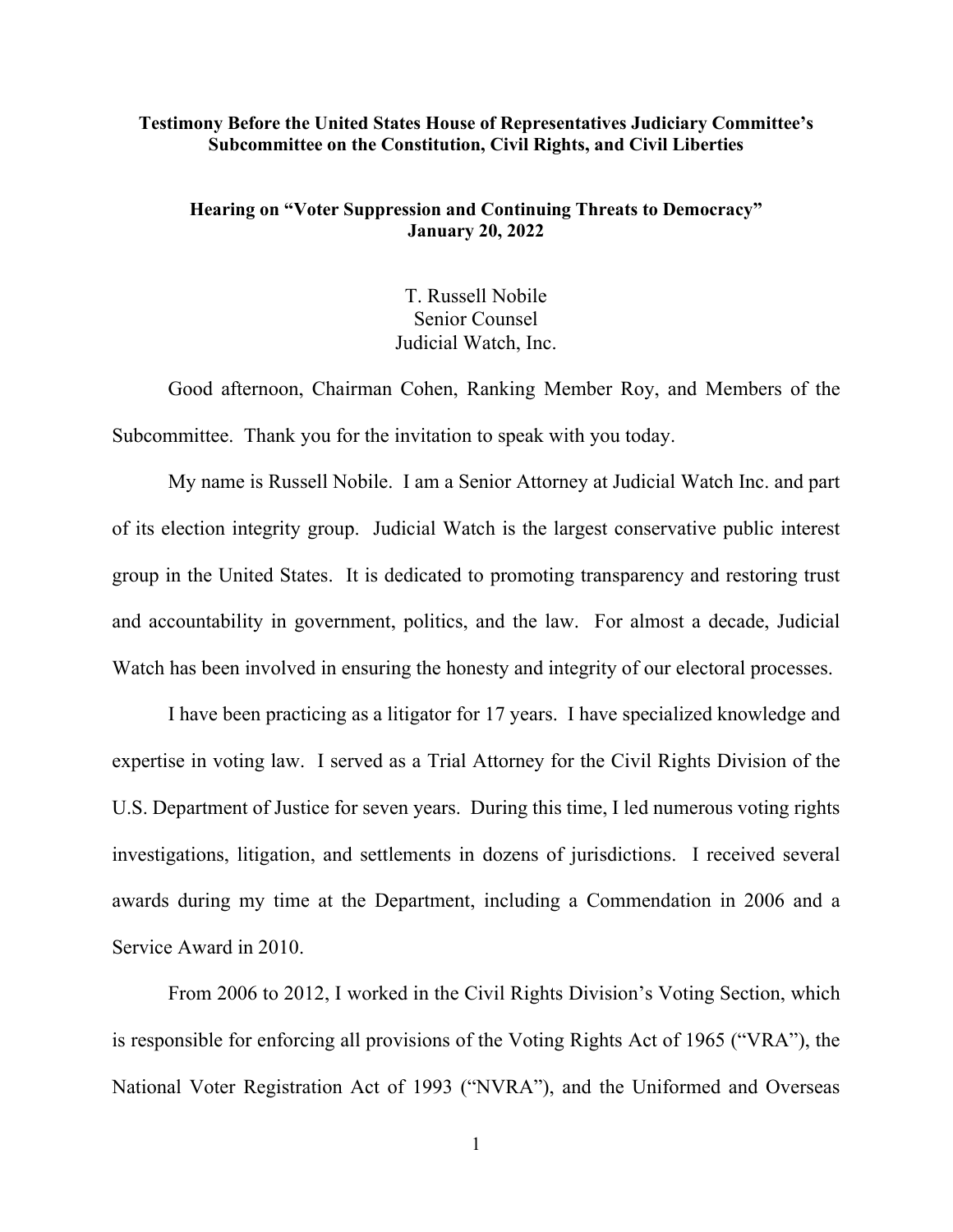Citizens Absentee Voting Act ("UOCAVA"). At different times during my tenure, I was the primary career attorney assigned to monitor and receive reports out of certain Section 5 covered jurisdictions, such as South Carolina, Georgia, Mississippi, and Texas. I am particularly familiar with the VRA, which is the subject of my testimony today.

Some of my voting work at the Department of Justice included the 2008 case against Waller County, Texas over how its registrar handled voter registration applications from students at Prairie View A & M University, an historically black university. That case ultimately led to a consent decree resolving violations of Section 5 of the VRA and Title I of the Civil Rights Act of [1](#page-1-0)964.<sup>1</sup> The Department's website shows that the Waller County case was one of the last Section 5 cases it brought before the U.S. Supreme Court invalidated further use of the triggering mechanism for Section 5 in *Shelby County*, 570 U.S. 5[2](#page-1-1)9, 546 (2013).<sup>2</sup> In 2011, I was part of the trial team that represented the United States against Texas in the massive Section 5 case Texas filed over its 2010 redistricting.<sup>[3](#page-1-2)</sup>

In 2012, I went into private practice, where I continued handling civil rights and voting cases. I joined Judicial Watch in 2019. Since joining Judicial Watch, I have litigated voting cases in several states and have filed numerous friend-of-the-court briefs before the U.S. Supreme Court and courts of appeal.

<sup>1</sup> *U.S. v. Waller County, et al.*, 4:08-cv-03022 (S.D. Tex. Oct. 17, 2008).

<span id="page-1-1"></span><span id="page-1-0"></span><sup>2</sup> *See* Dept. of Justice, Civil Rights Division, "List of Cases Raising Claims Under Section 5 of the Voting Rights Act" available at [https://www.justice.gov/crt/voting-section](https://www.justice.gov/crt/voting-section-litigation)[litigation](https://www.justice.gov/crt/voting-section-litigation) (last visited January 19, 2022 ).

<span id="page-1-2"></span><sup>3</sup> *Texas v. United States,* 887 F. Supp. 2d 133 (D.D.C. 2012), *vacated,* 570 U.S. 928 (2013).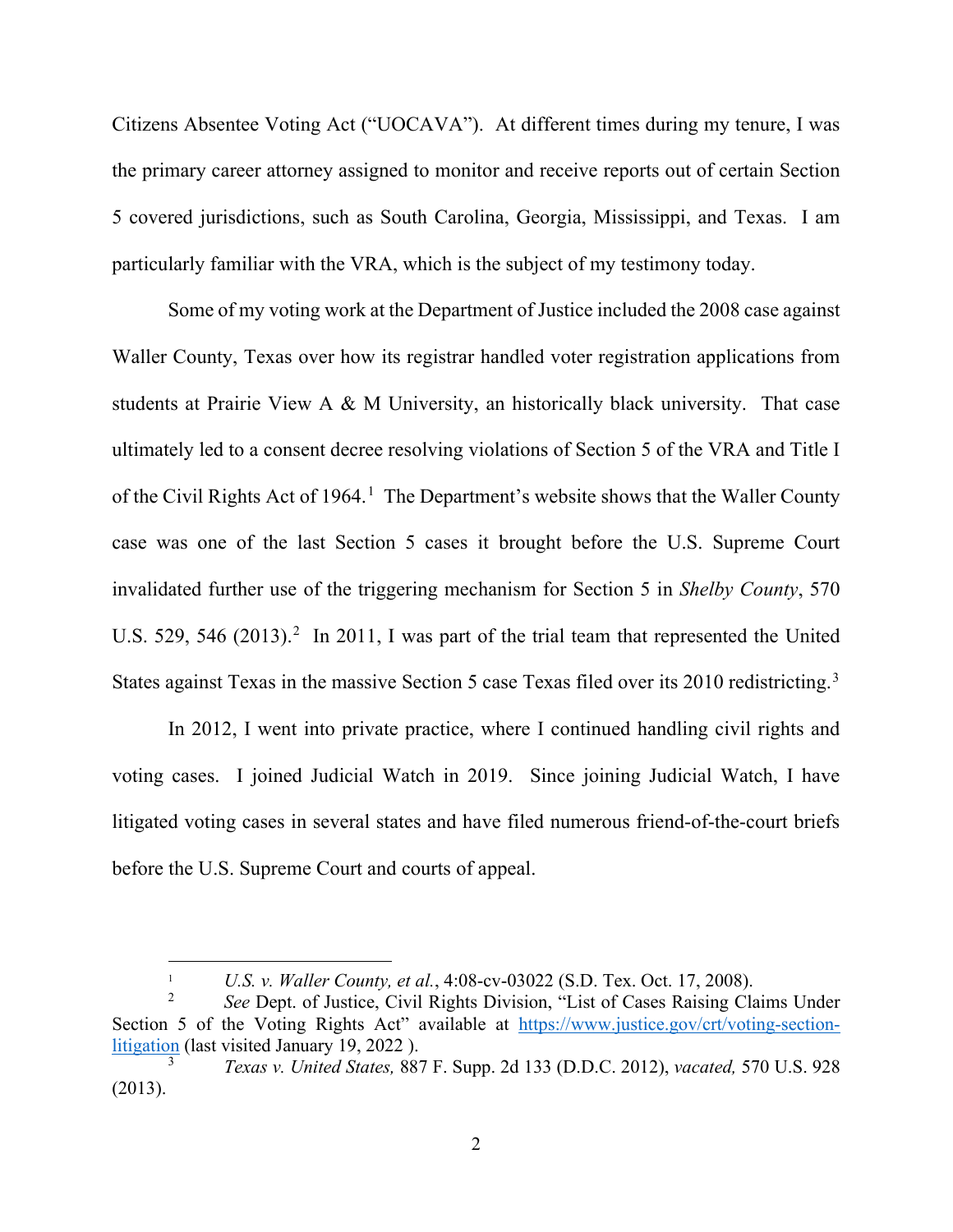### **I. Section 5 of the VRA and Shelby County**

Section 5 of the VRA was a temporary, extraordinary remedy to address an extraordinary problem. Before its passage, the democratic process in much of the South was failing because of intentional state-sponsored and/or state-supported efforts to disenfranchise black voters. Elections and popular support were driven by racial concerns, rather than ideas. Because of this discrimination, elections did not accurately reflect popular support in those jurisdictions. The registration data from that time showed just how much the system was failing. Before the enactment of the VRA, only 19.4 percent of black citizens of voting age were registered to vote in Alabama, 31.8 percent in Louisiana, and a remarkably low 6.4 percent in Mississippi. *See Shelby County*, 570 U.S. at 546. These figures reflected a roughly 50 percent or greater disparity between the registration rates of black and white voters. *Id.*

These disparities in registration led Congress to enact the Voting Rights Act of 1965, which was comprised of permanent statutes banning discrimination as well as Section 5. Congress developed Section 5 after it "found that case-by-case litigation was inadequate to combat widespread and persistent discrimination in voting, because of the inordinate amount of time and energy required to overcome the obstructionist tactics invariably encountered in these lawsuits." *South Carolina v. Katzenbach*, 383 U.S. 301, 328 (1966). Through Section 5, Congress created an unusual remedy to limit discrimination without the need for prior adjudication, and to do so by subjecting only a specific set of jurisdictions to these extraordinary provisions. *Id.* Section 5 *presumed* all voting changes by a covered jurisdiction were unlawful (i.e., implemented out of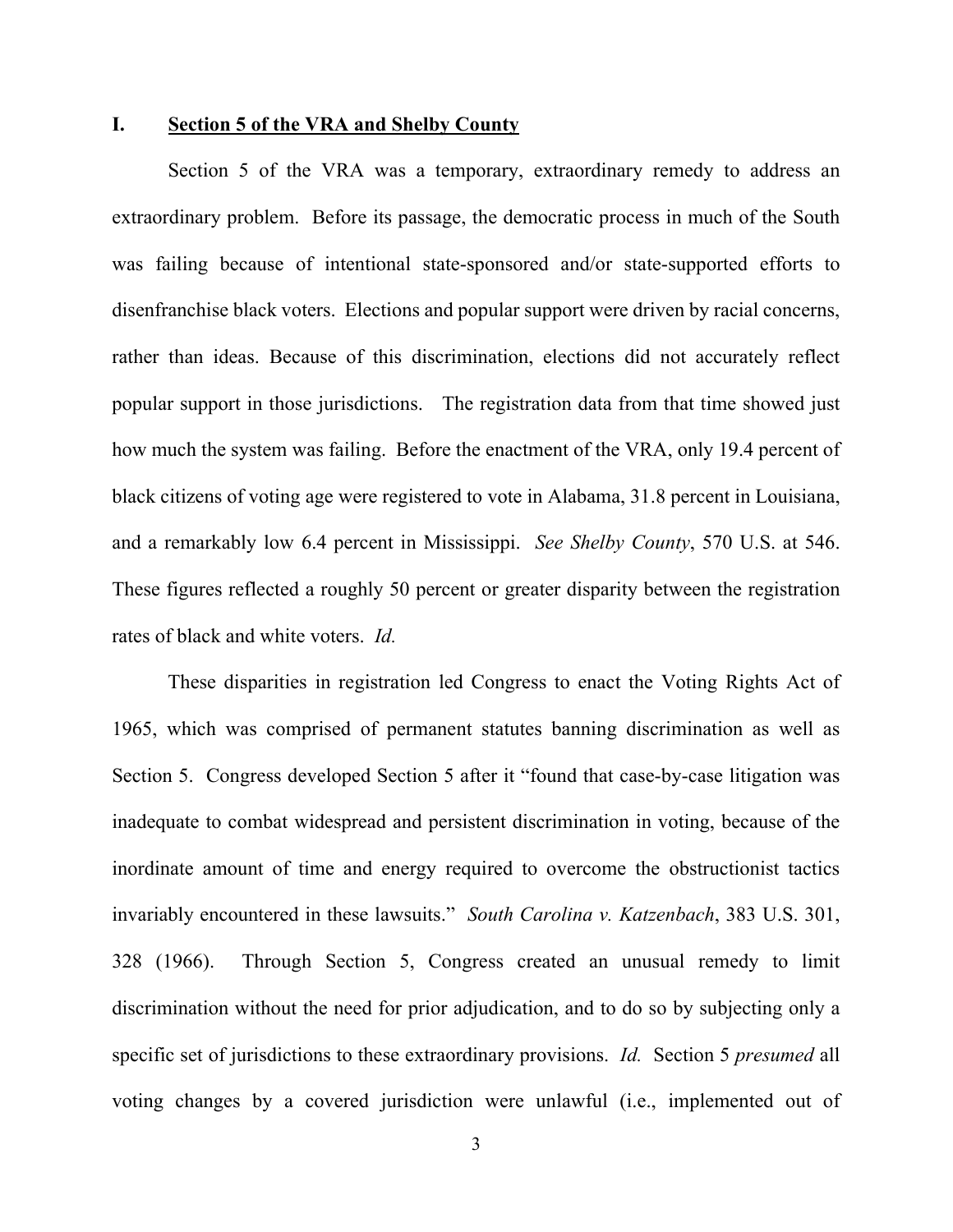discriminatory intent or effect) until the jurisdiction proved otherwise. The Supreme Court ruled that this statutory presumption of guilt before trial on the merits was justified in the context of the shockingly low level of black voter registration and turnout in 1965.

While it was originally enacted as a temporary provision set to expire after five years, Congress extended Section 5 for the next 66 years using virtually the same coverage formula Congress adopted in 1965. The Supreme Court's rejection of this formula in *Shelby County* does not mean that intentional or effect-based discrimination in voting is legal. Permanent provisions of the VRA, such as Section 2, still prohibit such discrimination, and provide the tools needed for the Justice Department or private litigants to challenge discriminatory election standards, practices, or procedures.

After *Shelby County*, it was reasonable to expect that the Justice Department would have shifted strategies focusing its resources on Section 2 enforcement. It would not have been surprising to see a large increase in the number of Section 2 cases brought by the Department since 2013, especially given the media's drive-by reporting of "rampant voter suppression" occurring nationwide. Yet, there has been no noticeable uptick in the number of Section 2 cases brought during this time. In fact, the Justice Department has only brought *eight* Section 2 cases since the *Shelby County* decision, two of which were a replacement for the Section 5 redistricting cases against Texas, which were vacated following the *Shelby County* decision. [4](#page-3-0) Since the start of the Obama administration in

<span id="page-3-0"></span><sup>4</sup> *United States v. State of Texas* (W.D. Tex. 2013) and *United States v. State of Texas* (S.D. Tex. 2013). See Dept. of Justice, Civil Rights Division, "List of Cases Raising Claims Under Section 2 of the Voting Rights Act" available at [https://www.justice.gov/crt/voting-section](https://www.justice.gov/crt/voting-section-litigation)[litigation](https://www.justice.gov/crt/voting-section-litigation) (last visited January 18, 2022). *See also Abbott v. Perez*, 138 S. Ct. 2305 (2018).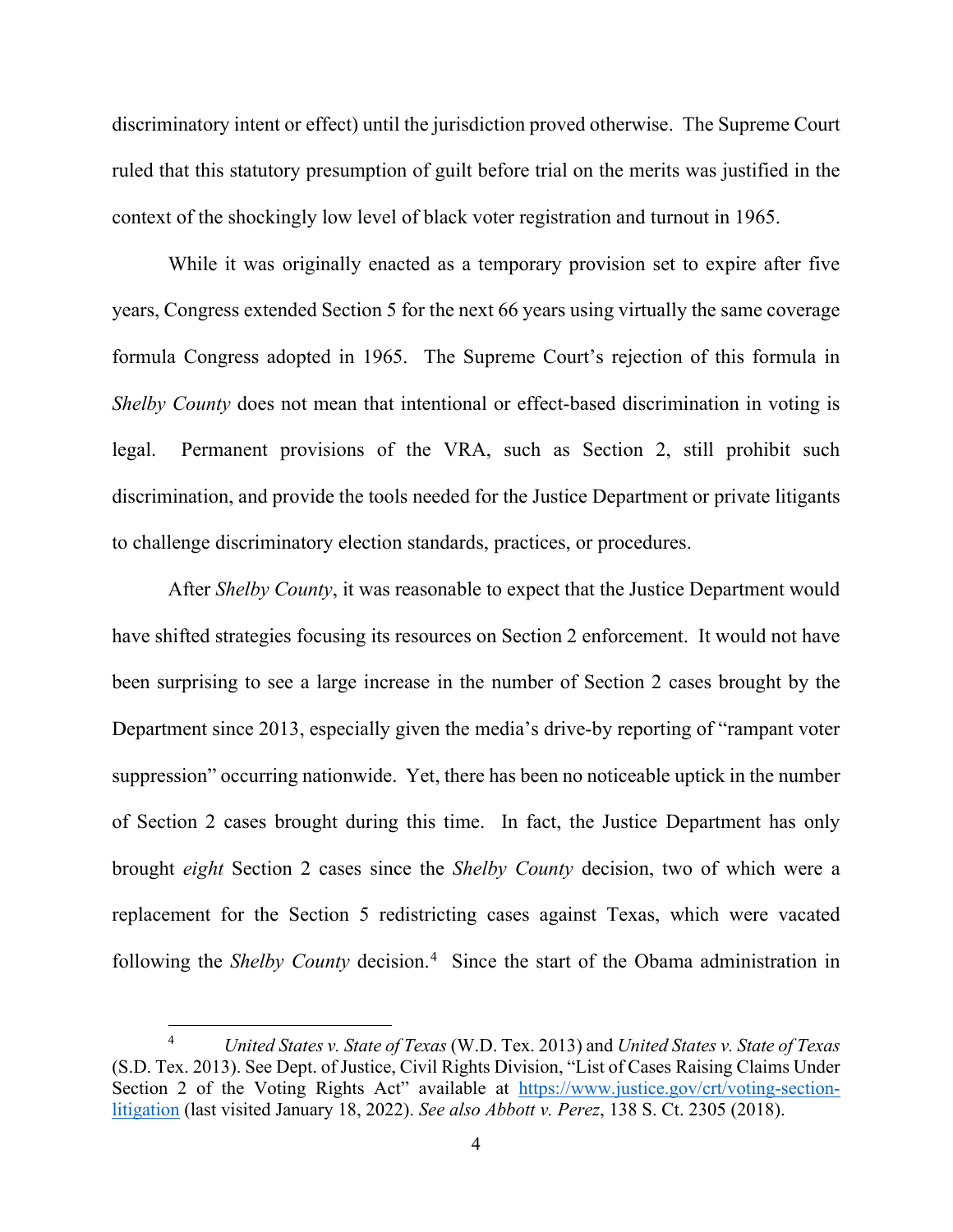2008, the Justice Department has filed only *thirteen* Section 2 enforcement cases.<sup>[5](#page-4-0)</sup> This data shows the Attorney General is currently capable of enforcing voter protections on a case-by-case basis and that he does not need new authority to combat "rampant voter suppression."

The central question is whether current circumstances still necessitate Section 5's extraordinary remedies to combat "widespread and persistent discrimination in voting." *See Katzenbach*, 383 U.S at 328. Actual data, not social media likes or talking points, directly answers this question. It is hard to maintain "that case-by-case litigation [is] inadequate to combat widespread and persistent discrimination in voting" in 2022, given the small number of Section 2 cases initiated by the Justice Department over the 8 years since the *Shelby County* decision.

Registration and Turnout Data<sup>[6](#page-4-1)</sup>

Data tells the true story of ballot access in America. To objectively evaluate whether racial minorities have an equal opportunity to participate in the electoral process, you must look at racial registration and turnout data. Looking at the most recent data, the minority participation is exponentially higher now than it was in 1965.

Based on this data, it is hard to contend that Section 5 needs to be expanded as proposed in H.R. 4.

<sup>5</sup> *Id.*

<span id="page-4-1"></span><span id="page-4-0"></span><sup>6</sup> All registration and turnout data regarding the 2020 election is from an April 2021 report from the Census Bureau. *See* Dept. of Commerce, Census Bureau, Reported Voting and Registration, by Sex, Race and Hispanic Origin, for States (Nov. 2020) (Table 4b) available at <https://www.census.gov/data/tables/time-series/demo/voting-and-registration/p20-585.html> (last visited January 19, 2022).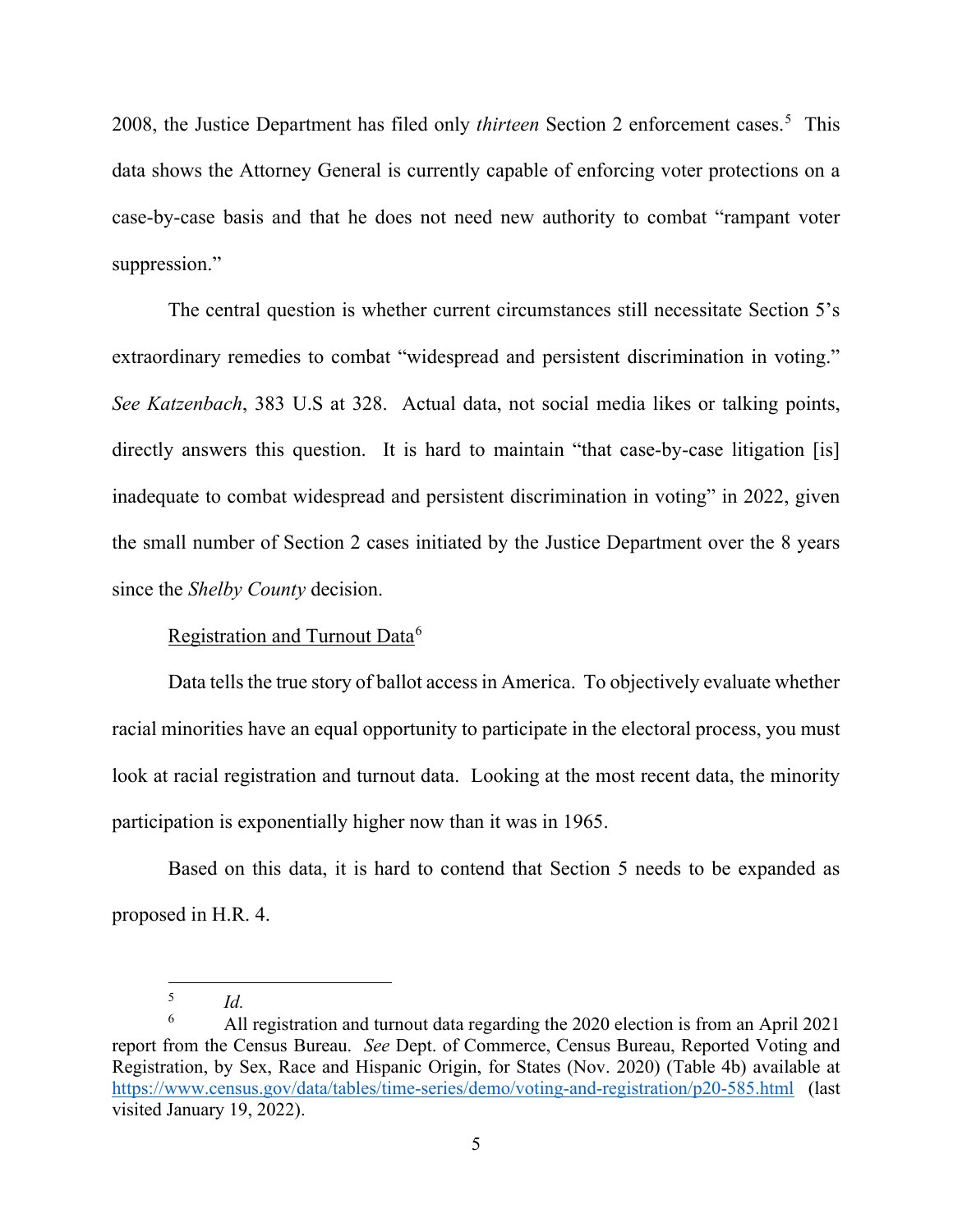*Registration*. Current data shows that black registration has completely rebounded and, in some instances, exceeds white registration rates. In fact, the data shows that eight years after *Shelby County*, registration disparities in Texas, Florida, North Carolina, Louisiana, and Mississippi – all previously covered (in whole or part) by Section  $5 -$  are all below the national average. Black registration in Mississippi is 4.3% *higher* than white registration. Registration disparities in these former Section 5 states are lower than the disparities in California, New York, Connecticut, D.C., Delaware, and Virginia. In fact, the four biggest registration disparities, *i.e.*, where white registration most exceeds black registration, are found in Massachusetts, Wisconsin, Oregon, and Colorado, all of which President Biden won in 2020.

*Turnout*. The 2020 election had a higher turnout across all racial groups.[7](#page-5-0) Voter turnout disparities in Mississippi, North Carolina, Georgia, Florida, and Texas were all smaller than the national average. In fact, the disparities in turnout in Massachusetts, Wisconsin, Oregon, Colorado, New Jersey, and New York were higher than turnout disparities in these former Section 5 states. Again, turnout for black voters in Mississippi exceeded that of whites.

There is a significant disconnect between this ballot access data and public claims of widespread voter suppression. Notwithstanding pervasive talking points about "rampant voter suppression," the public data cannot be ignored: registration and turnout for minority

<span id="page-5-0"></span><sup>7</sup> "Despite Pandemic Challenges, 2020 Election Had Largest Increase in Voting Between Presidential Elections on Record," Dept. of Commerce, Census Bureau**,** Apr. 29, 2021, available at [https://www.census.gov/library/stories/2021/04/record-high-turnout-in-2020-general](https://www.census.gov/library/stories/2021/04/record-high-turnout-in-2020-general-election.html)[election.html](https://www.census.gov/library/stories/2021/04/record-high-turnout-in-2020-general-election.html) (last visited on January 18, 2022).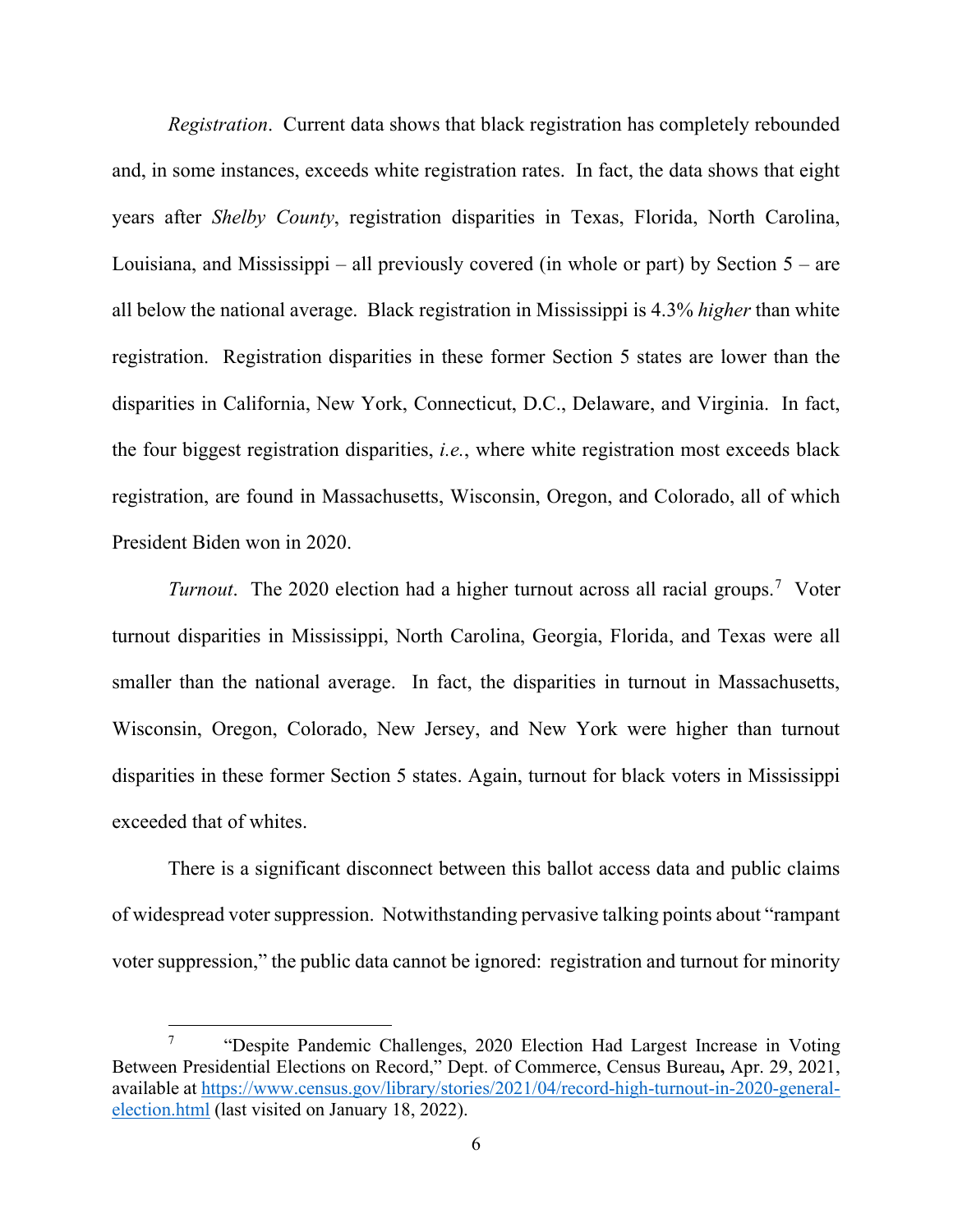voters in 2020 far exceeds that of 1965. When black citizens now register and turnout at higher rates than white citizens in places like Mississippi, it is simply not credible to claim that Jim Crow style voter suppression currently exists. $8$ 

# **II. H.R. 4 and Americans' Longstanding Distrust of Centrally Controlled Elections**

Though it purports to remedy the problems highlighted by the Supreme Court in *Shelby County*, the truth is that H.R. 4 goes far beyond any civil rights law enacted during the height of the civil rights era. Rather, it appears part of a grander plan to wrest control of American elections away from accountable state legislatures and into the hands of a single federal agency. It does this despite Americans' longstanding distrust of centralized administration of elections. Twice the U.S. Constitution mandated that presidential electors meet and cast their votes for president in their respective states, rather than at a central location, because in doing so there "would be less opportunity for political intrigue and chicanery than if they assembled in a single location."[9](#page-6-1) U.S. Constitution, Article II, Section 1; 12th Amendment. "In order to forestall partisan intrigue and manipulation, each state's electors were required to assemble separately in their respective states to cast their ballots rather than meet as a body in a single location." *Id*.*; see also* THE FEDERALIST NO. 68 (Alexander Hamilton). Rather than decentralized

<span id="page-6-0"></span><sup>8</sup> Editorial, *'Jim Eagle' and Georgia's Voting Law: Biden Compares State Voting Bills to Jim Crow, Never Mind the Facts*, WALL STREET JOURNAL, March 26, 2021, available online at <https://www.wsj.com/articles/jim-eagle-and-georgias-voting-law-11616799451> (last visited January 19, 2022).

<span id="page-6-1"></span><sup>9</sup> *See* U.S. Congressional Research Service, "Electoral College Reform: Contemporary Issues for Congress" (R43824, October 6, 2017) by Thomas H. Neale; and "The Electoral College: How It Works in Contemporary Presidential Elections" (RL32611, May 15, 2017) by Thomas H. Neale.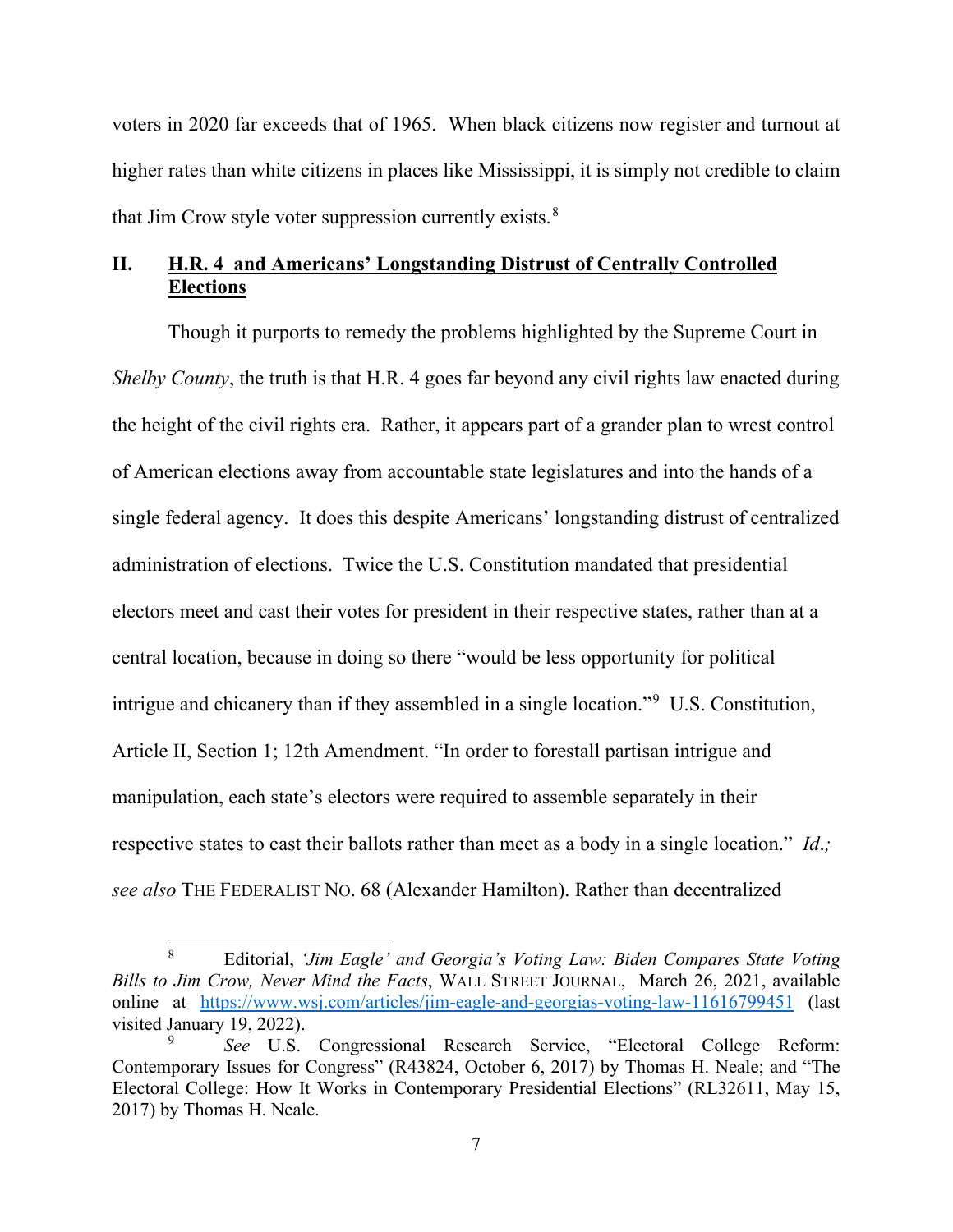election administration, which isolates by state possible intrigue and manipulation, H.R. 4 assigns oversight of America's elections to a federal agency with a well-documented history of partisanship.

# *A. There Is No Data Supporting The New Practice-Based Nationwide Section 5 Coverage*

H.R. 4 proposes a nationwide coverage provision that did not exist in the VRA before the *Shelby County* decision that will vastly expand the federal government's control over federal, state, and local elections. It creates a "practice-based preclearance" requirement that would apply to every jurisdiction in the country, regardless of its history of discrimination or racial disparities. Whatever the claims in support of this new practicebased coverage, there is no data that supports using Congress' Fourteenth and Fifteenth Amendment powers to take over, for example, all municipal annexations and poll site changes nationwide. If 1965 voting disparities do not support nationwide coverage, current registration and turnout data certainly does not support imposing a new nationwide coverage today. To the extent that H.R. 4 purports to enforce the guarantees of the Fourteenth Amendment, it is constitutionally required that "[t]here must be a congruence and proportionality between the injury to be prevented or remedied and the means adopted to that end." *City of Boerne v. Flores*, 521 U.S. 507, 520 (1997). The record and data do not support the claim that voting rights are somehow in peril, nor can they justify a nationwide, federal takeover of states' electoral processes.

 H.R. 4's new nationwide coverage applies to seven practices: 1) method of elections, 2) annexations, 3) redistricting, 4) voter documentation and qualifications, 5)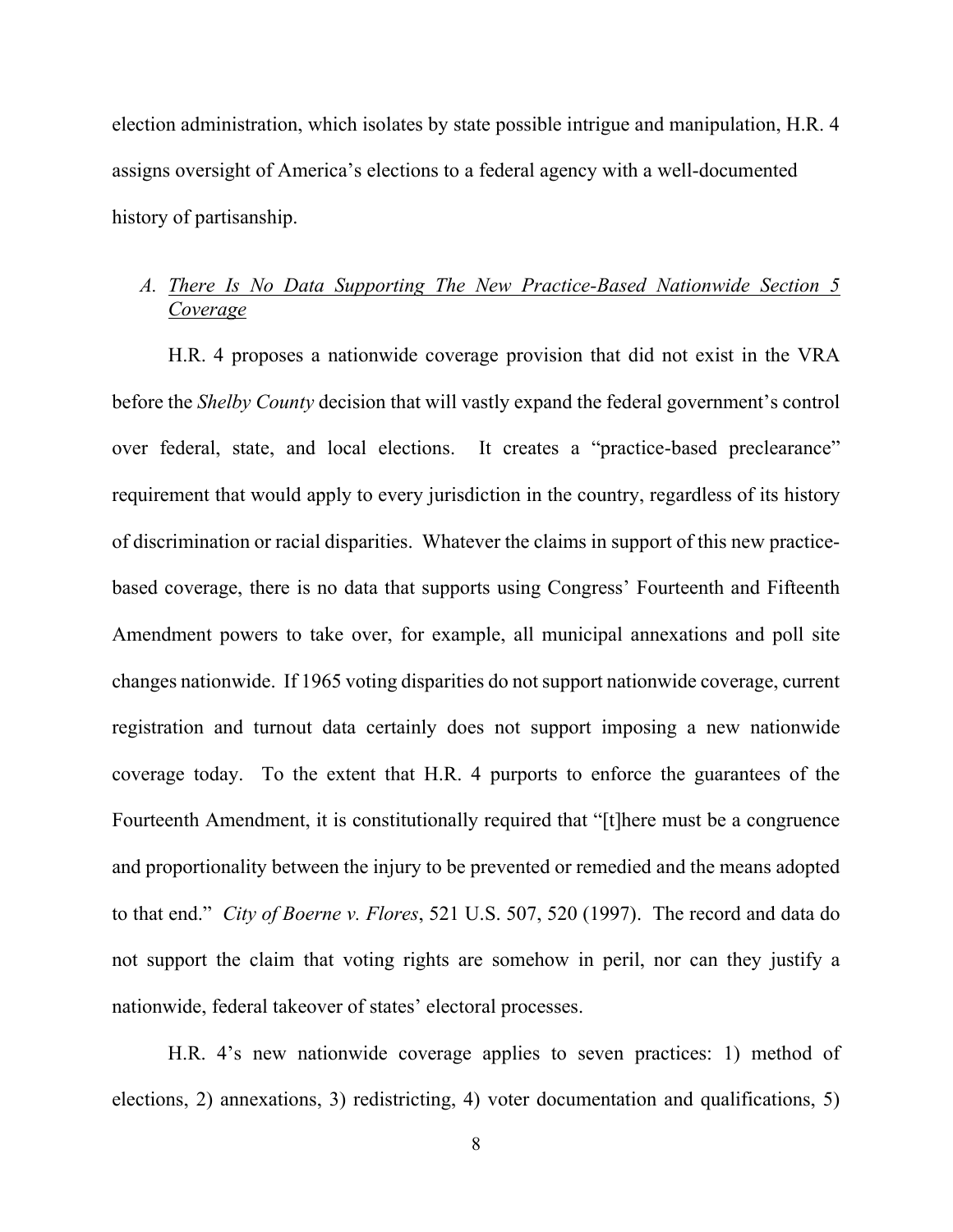bilingual materials, 6) poll site changes, and 7) state list maintenance practices. Each one of these new coverages raises more questions than answers, such as what existing conditions support using Congress' Fourteenth and Fifteenth Amendment powers to require federal approval of traditional state activities.

Beyond looking at the data, Congress needs to look at the practical reality related to the Department of Justice's ability to enforce the VRA on a case-by-case basis. In *Katzenbach*, the Supreme Court emphasized that Congress reviewed the Department's ability to enforce black voting rights before making a factual determination that "case-bycase litigation [by the Department of Justice is] inadequate to combat widespread and persistent discrimination in voting[.]" While that was true in 1965, it is no longer the case. Looking at the Department's own enforcement data since 2010, it is hard to contend that it cannot enforce the VRA's protections on a case-by-case basis.

For over five decades, the Department has used Section 2 to challenge discriminatory annexations and methods of elections. Because jurisdictions change their method of elections and boundaries infrequently, the universe of colorable VRA claims that may arise from such changes is small. Even accounting for this, the number of recent enforcement actions involving such changes is strikingly small. Since 2010, the Department has brought only *three* Section 2 cases challenging methods of elections and zero annexation cases.<sup>[10](#page-8-0)</sup> Of the three cases mentioned, one settled the day the complaint

<span id="page-8-0"></span><sup>10</sup> Voting Section Litigation available at [https://www.justice.gov/crt/voting-section](https://www.justice.gov/crt/voting-section-litigation)[litigation](https://www.justice.gov/crt/voting-section-litigation) (last visited January 18, 2022).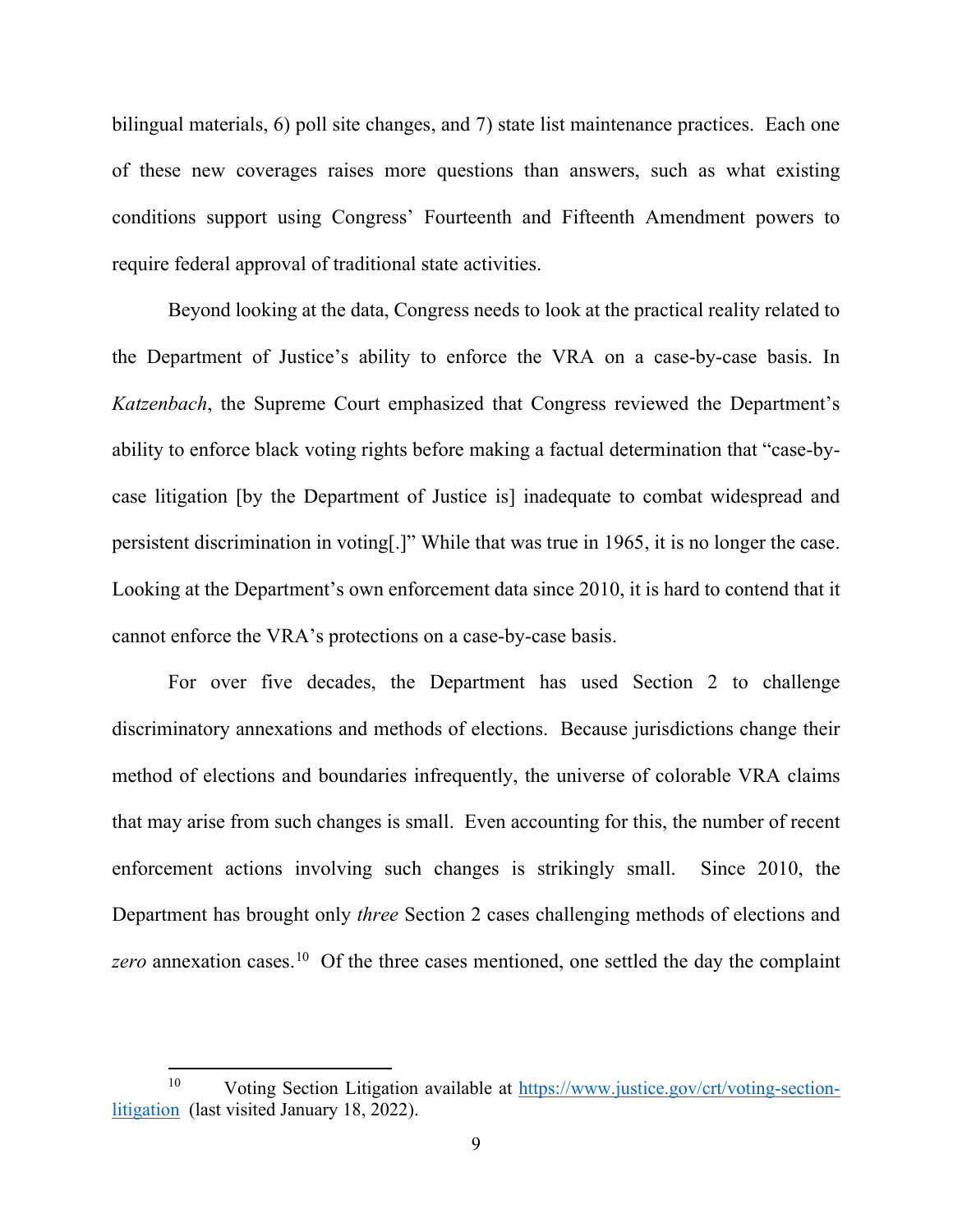was filed and the other settled within three weeks, which shows these cases required only limited Department resources. [11](#page-9-0)

Redistricting certainly occurs more frequently than changes to methods of election and annexations. Yet the Department has brought even fewer redistricting cases since 2010. In fact, during the last redistricting cycle, the Department brought only *two* Section 2 cases, both against Texas in 2013.[12](#page-9-1) Over the last 12 years, the Department has brought a combined total of *six* cases challenging methods of election, annexations, and redistricting plans. This current caseload volume is dramatically lower than the caseload facing the Department when it began enforcing the VRA in 1965. It shows the Department is fully capable of handling redistricting claims on a case-by-case basis.

H.R. 4's new practice-based coverage also requires federal review of all poll site changes nationwide as well as the text and translation for all bilingual materials distributed by each individual jurisdiction. In practice, bilingual materials often need to be revised every election cycle. Accordingly, this coverage may result in requiring the Department or the U.S. District Court to review hundreds of thousands of pages of translated documents. Again, the Department's website tells the true story regarding the need for nationwide coverage and its ability to protect voting rights related poll sites and language minorities on a case-by-case basis. Since 2010 the Department has brought *zero* lawsuits over poll site changes. Similarly, since 2010 it has brought only *eight* cases under the

<span id="page-9-1"></span><span id="page-9-0"></span><sup>11</sup> *United States v. Chamberlain School District*, Civ. No. 3:21-cv-00988 (W.D. La. 2021) and *United States v. Chamberlain School District*, Civ. No. 4:20-cv-04084 (D.S.D. 2020). See note 4, *supra*.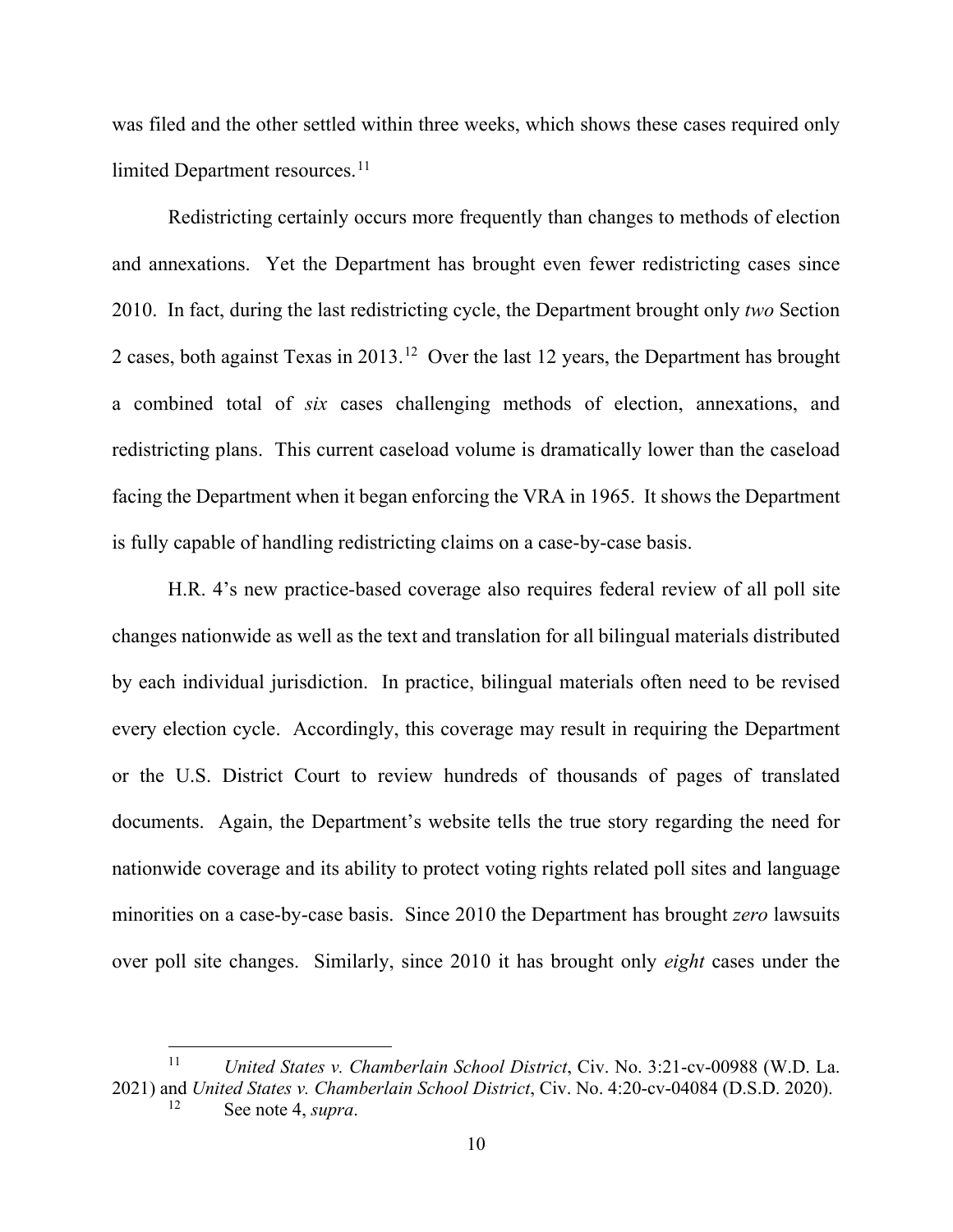language minority provisions of the Voting Rights Act, all of which were settled, conserving Departmental resources. Such a caseload hardly supports a federal nationwide takeover as proposed for these covered practices. The language minority enforcement staff in the Department are certainly capable of handling the current rate of cases. If H.R. 4's practice-based coverage is enacted, however, the Department will most assuredly need more resources to timely review all poll site changes or bilingual materials from across the nation.

As originally filed, H.R. 4's nationwide coverage targets wildly popular state requirements that voters show some form of identification when voting. Since then, new polling shows that 80% of Americans support requiring voters to show photo identification in order to cast a ballot.<sup>[13](#page-10-0)</sup> Only 18% oppose this requirement. Voter ID laws are promulgated at the state level, making it hard to claim that the Department cannot handle such claims on a case-by-case basis. Since 2010, the Department has only brought *one* Section 2 case challenging state voter ID provisions. Again, the record shows the Department is capable of prosecuting voter ID enforcement actions on a case-by-case basis without the nationwide federal takeover proposed in H.R. 4.

# *B. H.R. 4 Gives the Federal Government Powers That Go Far Beyond Voting*

H.R. 4 grants the Attorney General authority to enjoin "any act prohibited by the [14](#page-10-1)th or 15th Amendment" of the Constitution.<sup>14</sup> This little-noticed provision will abolish

<span id="page-10-1"></span><span id="page-10-0"></span><sup>&</sup>lt;sup>13</sup> See "Public Supports Both Early Voting And Requiring Photo ID to Vote" published on June 21, 2021, [https://www.monmouth.edu/polling](https://www.monmouth.edu/polling-institute/reports/monmouthpoll_us_062121/)[institute/reports/monmouthpoll\\_us\\_062121/](https://www.monmouth.edu/polling-institute/reports/monmouthpoll_us_062121/) (last visited on January 18, 2022). Sec.  $7(a)$  of H.R. 4.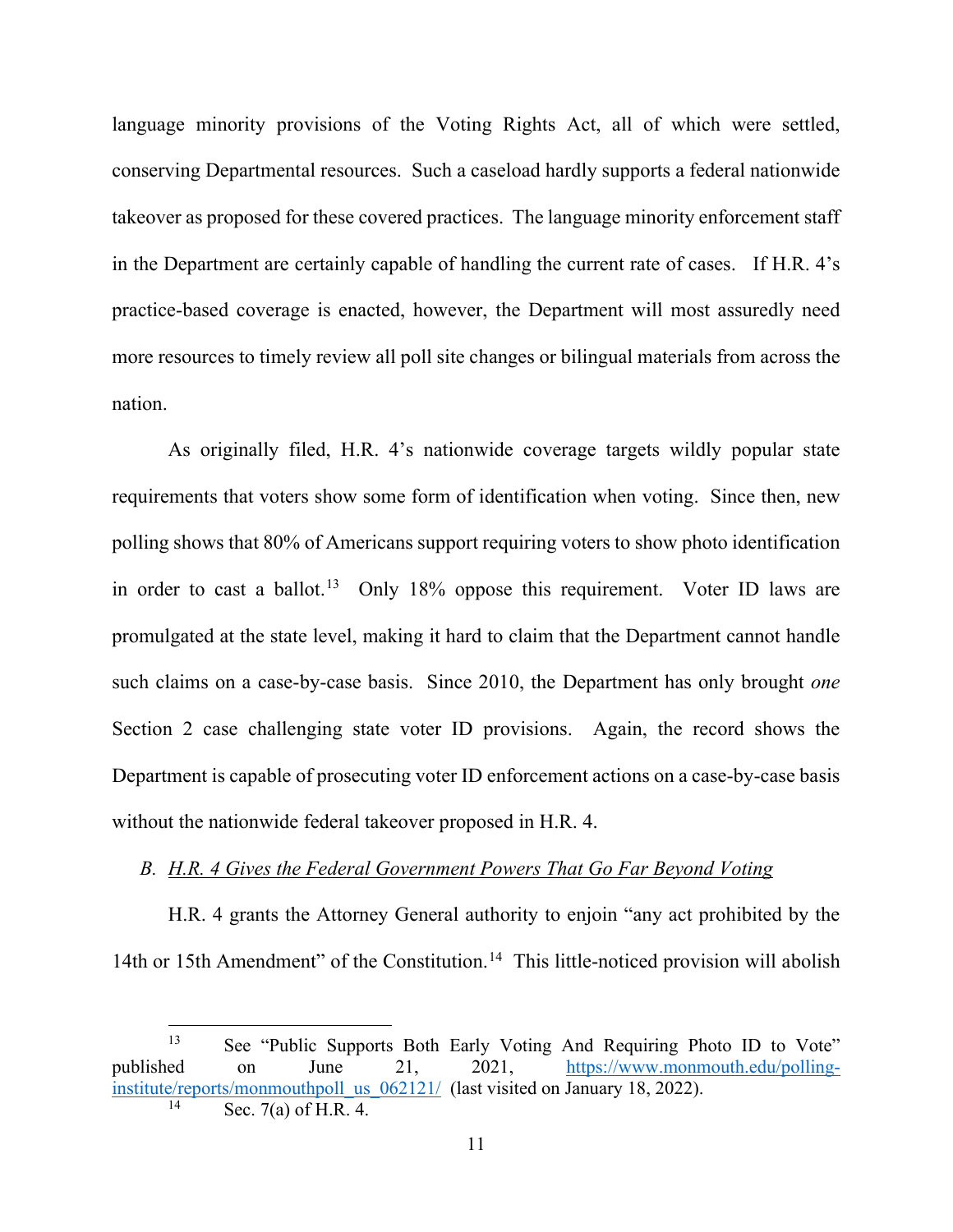a 153-year-old legal principle that limits the Attorney General's jurisdiction over Fourteenth Amendment disputes between states and private individuals.<sup>15</sup> It opens the door to highly contentious litigation between states and the Attorney General. It is difficult to overstate the risk that this new law poses to the Department. The Congress should end this unprecedented effort to inject the Department into partisan election disputes before it goes any further.

Under current law, the Attorney General is only authorized to bring civil rights claims under specific statutes, typically those statutes prohibiting discrimination, and has no authority to sue directly for certain violations of the Constitution. Private plaintiffs can, and do, allege violations of the Constitution, but the Department does not. This proposed change is a major shift, allowing the Justice Department to become involved in a whole range of Fourteenth Amendment cases that previously it would have been unable to pursue. What is more alarming is that the new powers included in H.R. 4 are not limited to voting rights. Whether intentionally or unintentionally, as written, the Attorney General will be allowed to bring *any* action under the Fourteenth Amendment, which could include actions to promote (or restrict) gun rights, religious liberties, and abortion rights. The opportunity for any administration, Republican or Democratic, to exploit this new law is significant. How the Attorney General exercises these new powers will, of course, depend on whichever direction the political winds are blowing at that time. Members of Congress who support H.R. 4 may feel radically different when another administration takes control.

<span id="page-11-0"></span><sup>15</sup> Robert Popper, *Little-Noticed Provision Would Dramatically Expand DOJ's Authority at the Polls*, THE DAILY CALLER, March 28, 2014.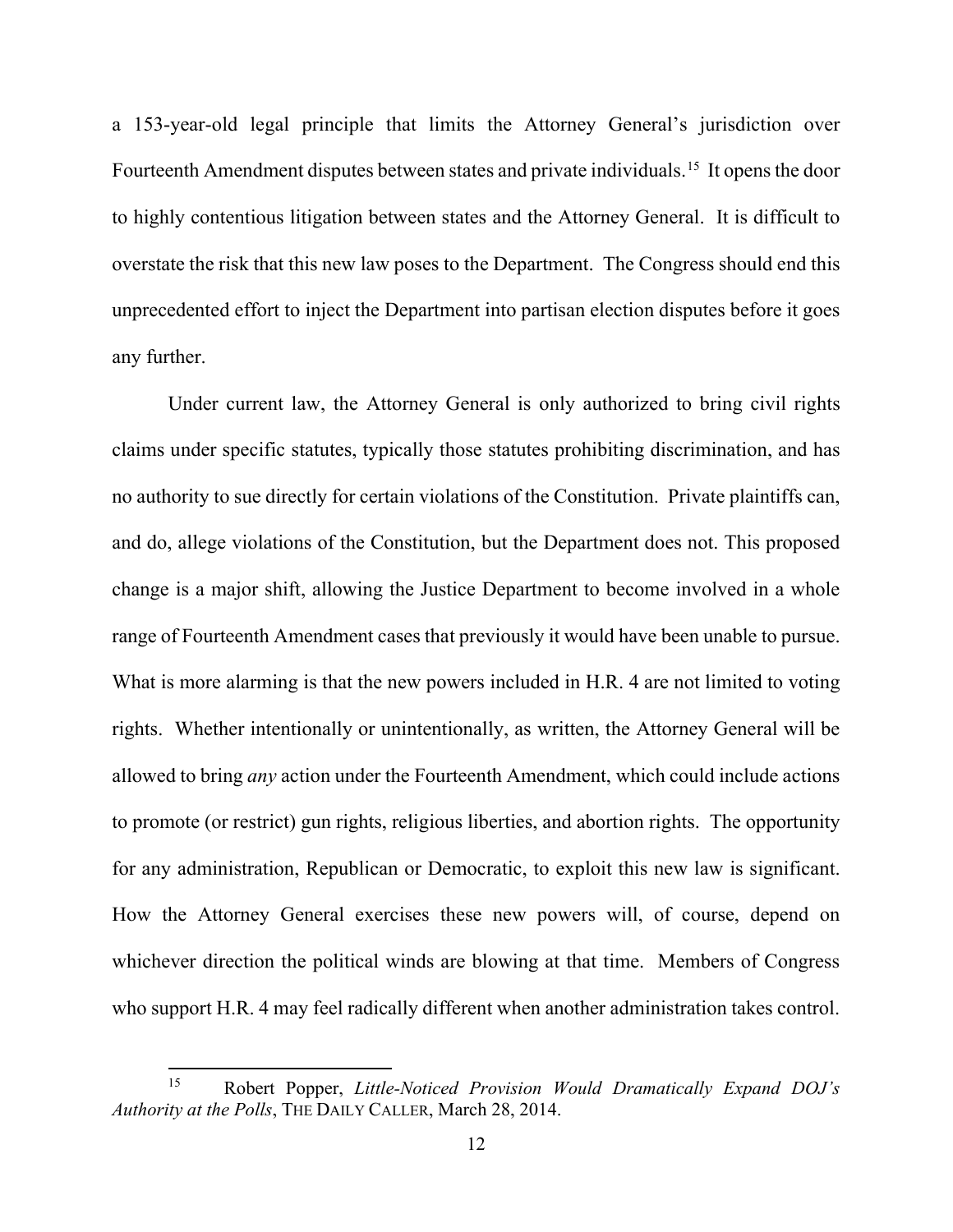#### *C. H.R. 4's Trigger Formula For Traditional Section 5 Coverage*

H.R. 4's new coverage formula for traditional Section 5 creates incentives that pervert civil rights enforcement. Under H.R. 4, jurisdictions that have had a number of "voting rights violations" over a period of time will be subject to Section 5 coverage. The most obvious problem with this new coverage formula is the incentive it creates. H.R. 4 defines "voting rights violations" broadly, capturing minor settlements that never resolved the merits of any claims. This definition actually penalizes jurisdictions that previously entered into good faith settlements motivated by their desire to amicably resolve disputes and limit public costs without regard to the legitimacy of the claims. Having handled both defensive and affirmative civil rights litigation, I can say firsthand that discouraging settlement is counterproductive to civil rights enforcement.

It is not just the Justice Department who brings voting lawsuits. H.R. 4 creates something akin to the "heckler's veto" for the loudest (*i.e*., richest) private interest groups, encouraging them to drive up "voting rights violations" (*i.e*., minor settlements) against targeted jurisdictions. Under this coverage formula, advocacy groups and other litigants will be incentivized to "sue and settle" even trivial claims, before running to the Justice Department to claim their settlement triggered Section 5 coverage. Such incentives encourage collusive settlements – where local officials enter into meritless settlements with groups to which they are aligned – artificially driving up "voting rights violations."

Ultimately, H.R. 4's coverage formula does not correct the problems raised in *Shelby County*. In fact, it aggravates such problems by replacing the data-based approach for Section 5 coverage with a new, easily corruptible process that rewards litigious and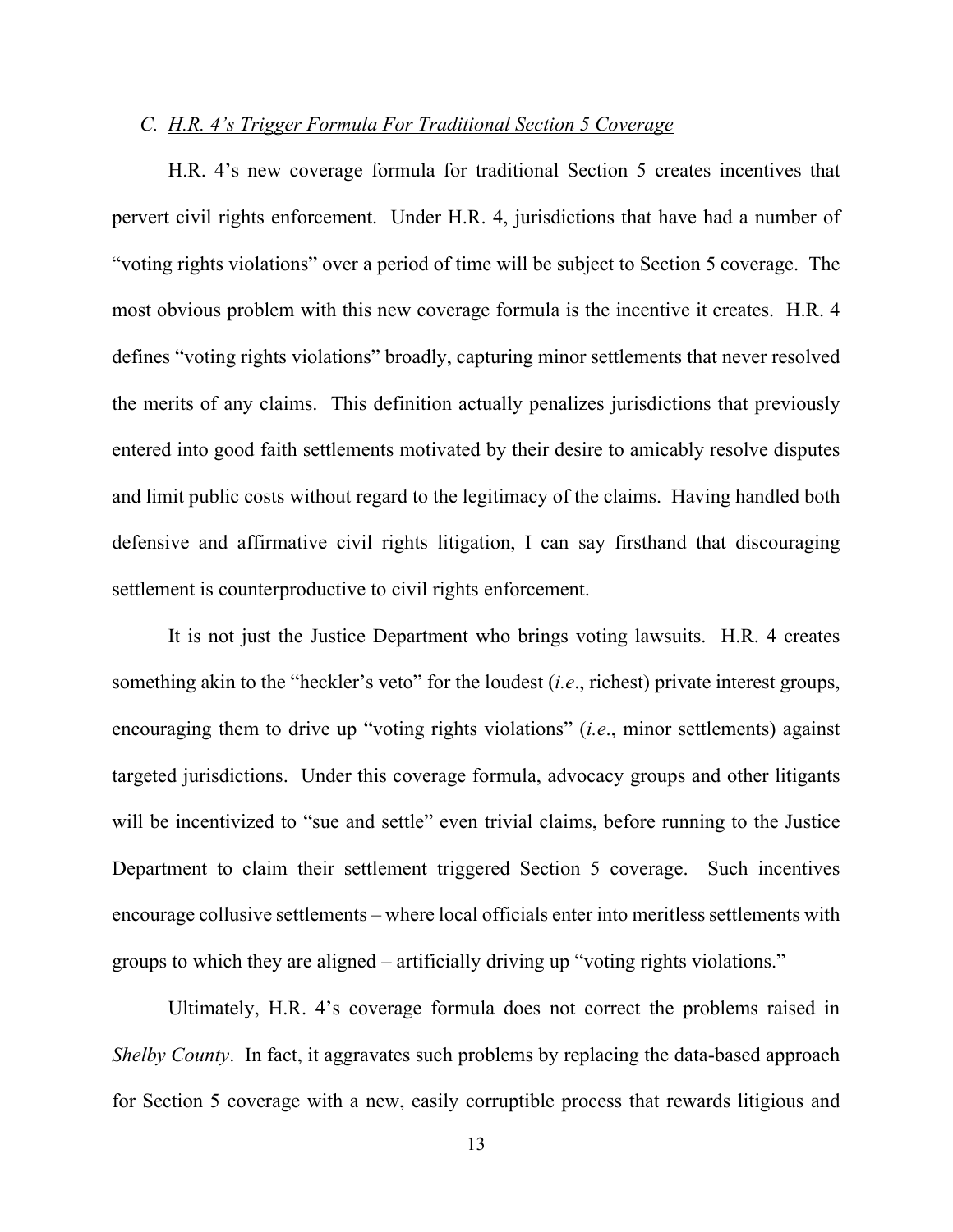collusive parties. This will further encourage the type of close coordination between the Justice Department and advocacy groups criticized in *Johnson v. Miller*, 864 F. Supp. 1354 (S.D. Ga. 1994), *affirmed*, 515 U.S. 900 (1995). This is not how Section 5 coverage should be determined.

Regardless of coverage, it goes without saying that the bureaucratic nature of the Section 5 process discouraged jurisdictions from making good faith improvements to their voting laws. We may disagree on the degree, but any time costs and regulations increase, it discourages the targeted behavior – in this case, even non-discriminatory changes to elections practices. Much has been made of new voting changes implemented by covered jurisdictions since 2013, but such changes are to be expected. For 48 years, there were substantial costs and risks (both legal and political) associated with making even minor changes to how elections were conducted in Section 5 jurisdictions. The fact that a change was made post-*Shelby County* does not mean that it was racially motivated.

# **III. Civil Rights Division**

Under H.R. 4, the Department of Justice's Voting Section will have significantly enhanced responsibilities. The Voting Section of the Justice Department has in the past proved to be a hotbed of partisanship. Even within the most political town in the country, the culture of the Voting Section stands out for its partisanship. An Inspector General's report from March 2013 described the harassment of conservative and Republican employees and race-based enforcement of the Voting Rights Act. There has been recent debate over the use of Critical Race Theory ("CRT"). From my observations, there are few places in the federal government that are more partisan or dominated by the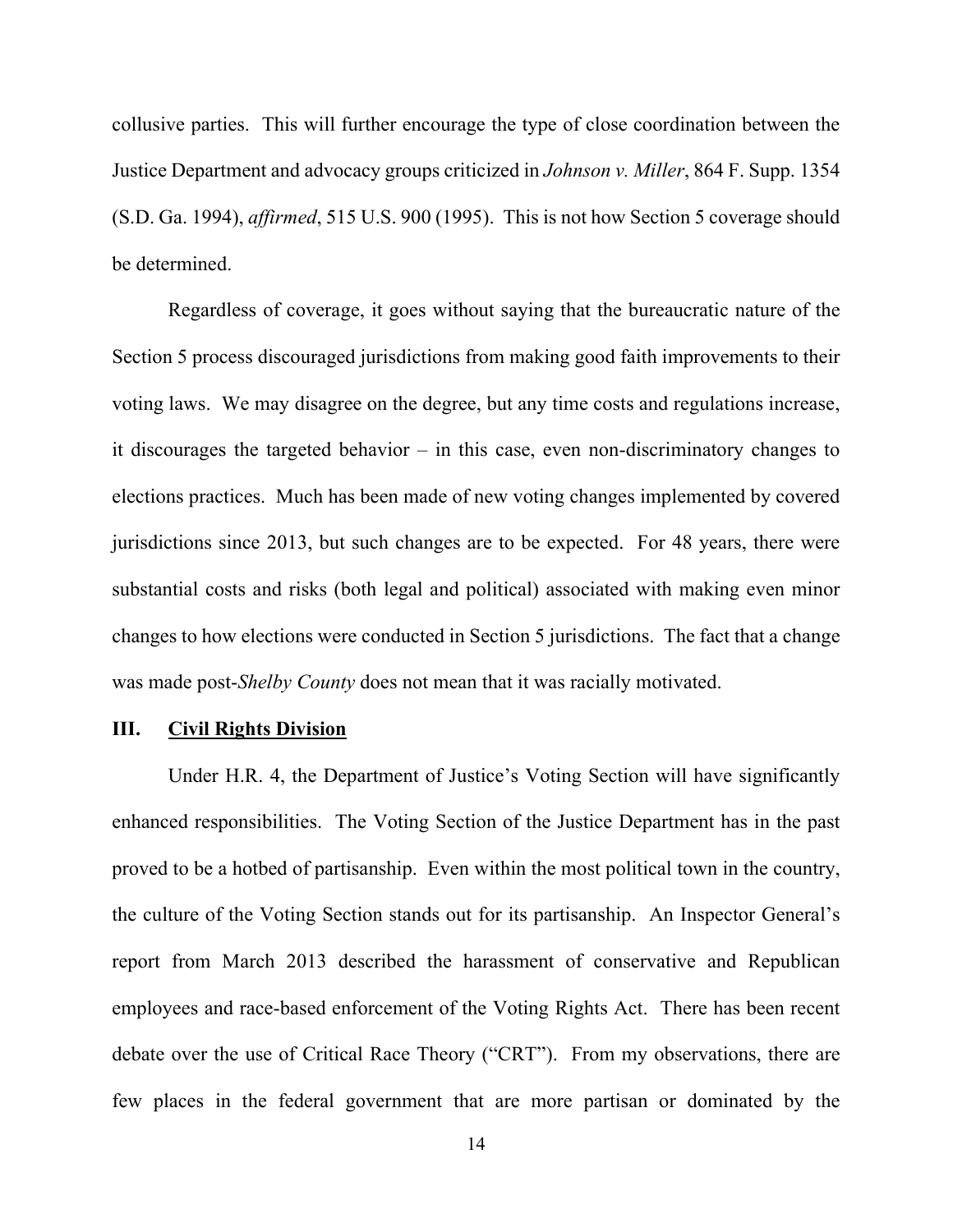assumptions that underlie CRT than the Civil Rights Division. The partisanship and hostility towards conservative staff that do not hold the same CRT assumptions is startling. Section staff knew how to identify other staffers who do not hold CRT-like views. While some maintained professional decorum, others showed a troubling level of intolerance to those they disagreed with and, in some cases, actively harassed them, as recounted in the OIG report.<sup>[16](#page-14-0)</sup> I personally witnessed many of the episodes chronicled in the OIG report and several that were not.

### **IV. Brnovich v. DNC**

### *A. Vote Denial Under Section 2 Prior to Brnovich*

Prior to *Brnovich*, courts adopted basically two approaches in resolving vote denial claims under Section 2. The difference between these approaches ultimately led to a significant split between circuits, and even between different panels of the same circuit. A clear majority of courts and circuits required "proof that the challenged standard or practice causally contributes to the alleged discriminatory impact by affording protected group members less opportunity to participate."<sup>[17](#page-14-1)</sup> A second approach, however, did not require

<span id="page-14-0"></span><sup>&</sup>lt;sup>16</sup> A REVIEW OF THE OPERATIONS OF THE VOTING SECTION OF THE CIVIL RIGHTS DIVISION, U.S. DEPARTMENT OF JUSTICE, OFFICE OF THE INSPECTOR GENERAL, March 2013, available at  $\frac{https://oig.justice. gov/reports/2013/s1303.pdf}{Obio Democratio Party. Huted 834 E 34}$ 

<span id="page-14-1"></span><sup>17</sup> *Ohio Democratic Party v. Husted*, 834 F.3d 620, 637-38 (6th Cir. 2016); *see Frank v. Walker*, 768 F.3d 744, 752-53 (7th Cir. 2014); *Luft v. Evers*, 963 F.3d 665, 668-69, 672-73 (7th Cir. 2020); *Gonzalez v. Arizona*, 677 F.3d 383, 388 (9th Cir. 2012) (en banc), *aff'd on other grounds sub nom. Ariz. v. Inter Tribal Council of Ariz., Inc.*, 570 U.S. 1 (2013); *Smith v. Salt River Project Agricultural Improvemen*t *& Power District*, 109 F.3d 586, 595 (9th Cir. 1997); *Ruiz v. City of Santa Maria*, 160 F.3d 543, 557 (9th Cir. 1998); *Greater Birmingham Ministries v. Sec'y of State for Ala.*, 966 F.3d 1202, 1233, 1238 (11th Cir. 2020); *Lee v. Va. State Bd. of Elections*, 843 F.3d 592, 598, 600 (4th Cir. 2016); *Irby v. Va. State Bd. of Elections*, 889 F.2d 1352, 1358-59 (4th Cir. 1989).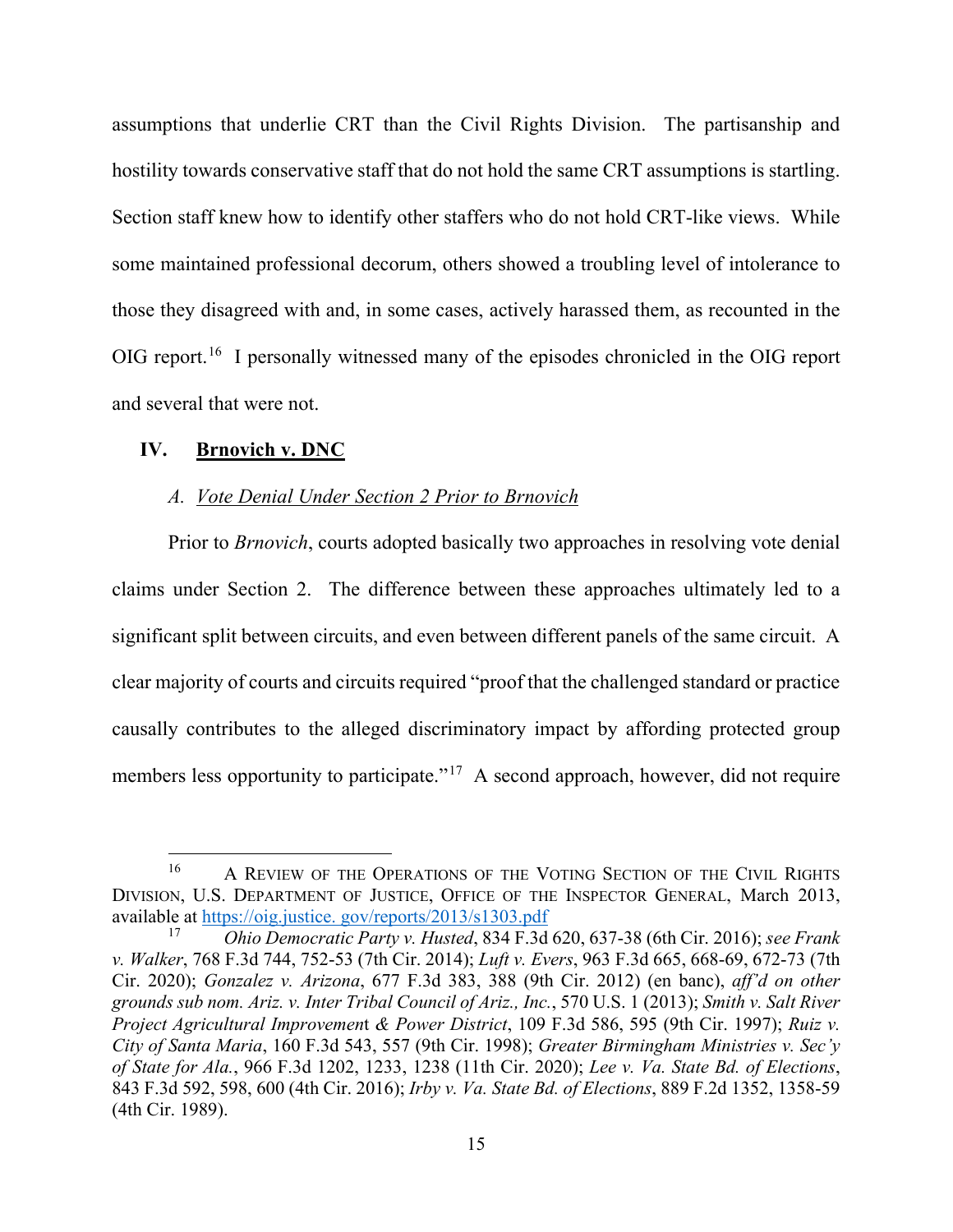plaintiffs to establish that a challenged procedure itself particularly caused the loss of opportunity proscribed by Section 2, but only that a challenged procedure "affects minorities disparately because it interacts with social and historical conditions that have produced discrimination against minorities currently, in the past, or both."[18](#page-15-0) In other words, under this second approach, (1) disparate impact, plus (2) general, Senate Factor evidence establishes a violation of Section 2's "results" standard.

#### *B. The Decision in Brnovich*

In *Brnovich*, the Supreme Court resolved this split and outlined for the first time a framework for how challenges to state time, place, and manner regulations ("TMP regulations") are handled under Section  $2.^{19}$  The ruling did not depart from the text of Section 2, as some have claimed. In fact, I see the *Brnovich* decision as providing longneeded guidance regarding how Section 2's "totality of circumstances" analysis applies to vote denial challenges to TPM regulations. Indeed, if the Court had issued the ruling in a less contentious political atmosphere, as far back as ten years ago, *Brnovich* would have been unremarkable.

To put the impact of *Brnovich* in context, a brief overview of Section 2 is useful. The text of Section 2 allows two types of claims: intent-based and results-based claims.

<span id="page-15-0"></span><sup>18</sup> *Veasey v. Abbott*, 830 F.3d 216, 245 (5th Cir. 2016) (en banc); *see League of Women Voters of N.C. v. North Carolina*, 769 F.3d 224 (4th Cir. 2014); *see also Ohio State Conference of NAACP v. Husted*, 768 F.3d 524 (6th Cir. 2014), *vacated*, 2014 U.S. App. LEXIS 24472 (6th Cir. Oct. 1, 2014). Evidence of "social and historical conditions" is what is known as "Senate Factor" evidence, a reference to the Senate report discussing Section 2. *Id*.; *see* S. Rep. No. 97-417, at 28-29 (1982).

<span id="page-15-1"></span><sup>19</sup> *Brnovich v. Democratic Nat'l Comm*., Nos. 19-1257 and 19-1258, \_\_ S. Ct. \_\_, 2021 U.S. LEXIS 3568 (July 1, 2021).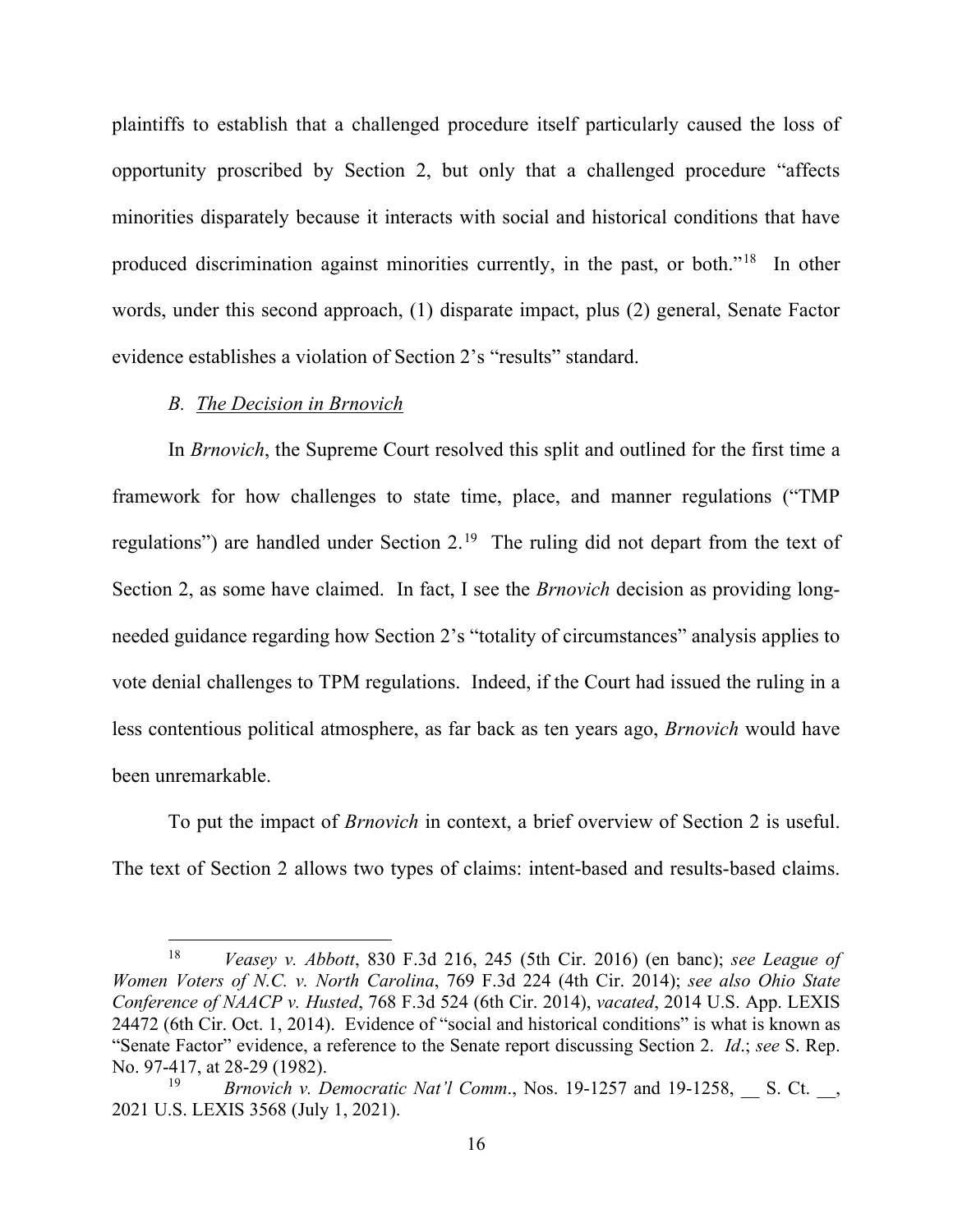Section 2 cases can be further categorized as either vote dilution cases, challenging the system of election itself, or vote denial cases, challenging particular administrative requirements. The distinction between dilution and denial cases is often overlooked. One of the most significant aspects of the *Brnovich* ruling is that it firmly established that these categories require different analyses. Since its enactment in 1965, Section 2 enforcement has largely involved dilution claims. [20](#page-16-0) *Brnovich* does not alter Section 2's vote dilution analysis. Aside from redistricting, jurisdictions rarely alter their methods of elections. Thus, vote dilution claims are not a growth area for Section 2 litigation. In fact, many jurisdictions nationwide have already either been investigated for, or subject to, a Section 2 claim, while many others proactively modified their method of elections to avoid such suits. As a result, vote dilution claims have been in secular decline. This should be a source of national pride. Many advocacy groups, however, have shifted their focus and resources to vote denial claims targeting race-neutral TPM regulations. A great many Section 2 lawsuits were commenced in recent years challenging ordinary seeming regulations – and changes to such regulations – governing, for example, the use of absentee ballots, in-precinct voting, early voting, voter ID laws, election observers, same-day registration, durational residency requirements, and straight-ticket voting.<sup>[21](#page-16-1)</sup> Attacks on these longstanding regulations are facilitated by utilizing the assumptions inherent in

<span id="page-16-0"></span><sup>&</sup>lt;sup>20</sup> This fact is cemented by Congress' decision in 1982 to add a proviso at the end of Section 2 that expressly refutes any belief that its protections entitled protected classes to proportional representation.

<span id="page-16-1"></span><sup>21</sup> *See* Brief of Senator Ted Cruz and Ten Other Members of the United States Senate as Amici Curiae in Support of Petitioners, Dec. 7, 2020, at 22-24, cited in *Brnovich*., 2021 U.S. LEXIS 3568 at \*21 & n.6.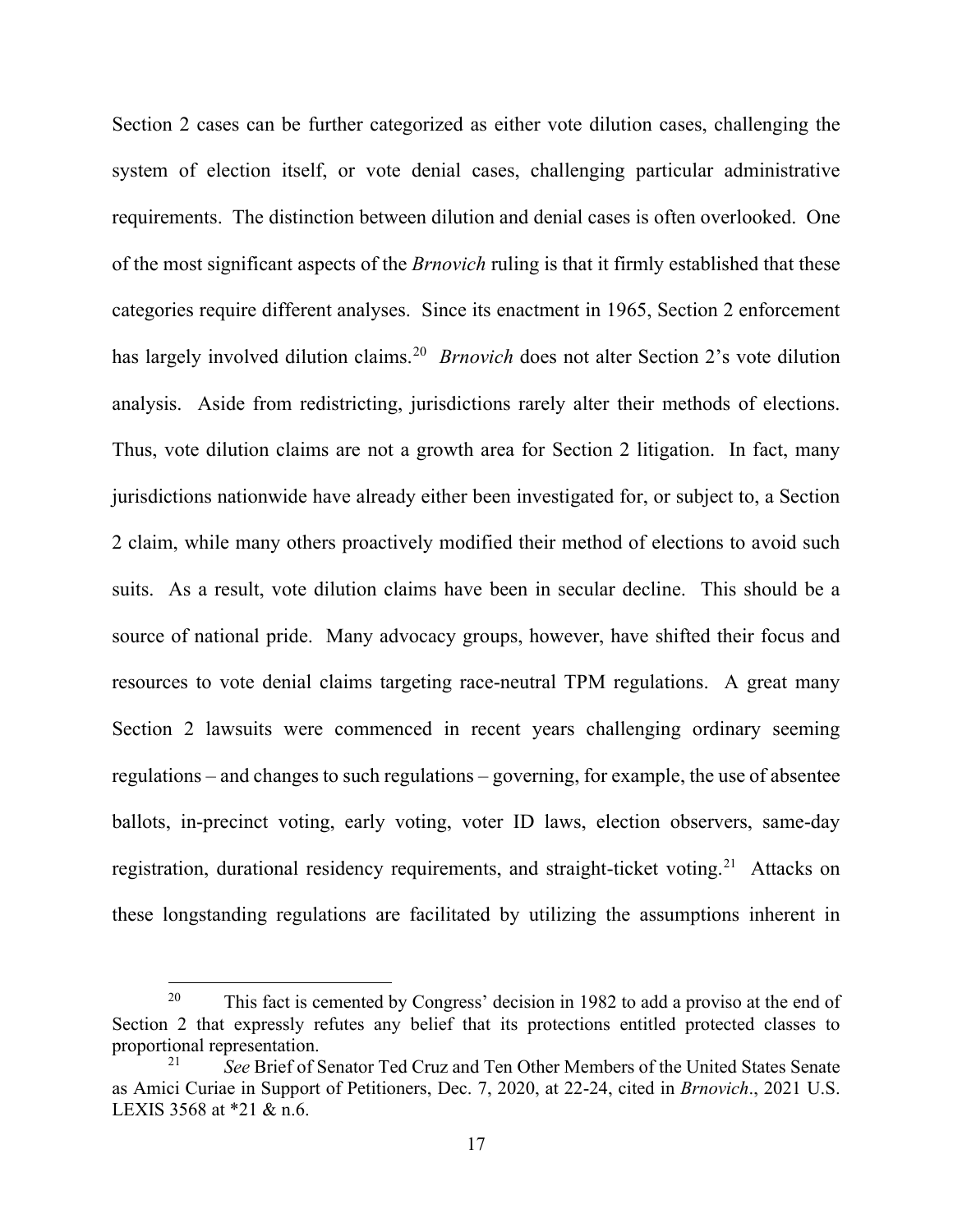Critical Race Theory, which postulates that existing institutions and regulations are designed to reinforce current racial, ethnic, and gender hierarchies, in order to establish the necessary "social and historical conditions that have produced discrimination." These new types of denial claims often depend on statistics that artificially amplify alleged burdens caused by targeted regulations.

*Brnovich* addresses how result-based vote denial cases are handled under Section 2. The Court provided a list of five "relevant circumstances" (*i.e.*, extent of any burden, departure from a historical benchmark, the significance of any disparity, other opportunities to register and vote, and the strength of the state's interest) than can be used by courts to evaluate denial cases. Most of these "relevant circumstances" are common considerations any voting lawyer would review in preparing a Section 2 case. The Court made clear that it was providing a non-exhaustive list of considerations, leaving the door open for future litigants to raise *any* other circumstances they contend are important to their Section 2 claims. The Court then addressed which dilution considerations were useful for analyzing denial claims. In particular, the Court addressed the preconditions and Senate factors set forth in the seminal vote dilution case of *Thornburg v. Gingles* and discussed how, if at all, these applied to denial cases. The tools used to consider whether an at-large election system dilutes minority votes are often of little probative value in determining whether a TPM regulation denies or abridges someone's right to vote. The Court, however, did note that considerations such as past discrimination and lingering effects of past discrimination were relevant to a denial claim. None of *Brnovich* should surprise a practitioner familiar with the traditional Senate Factors. In fact, very little in *Brnovich* is